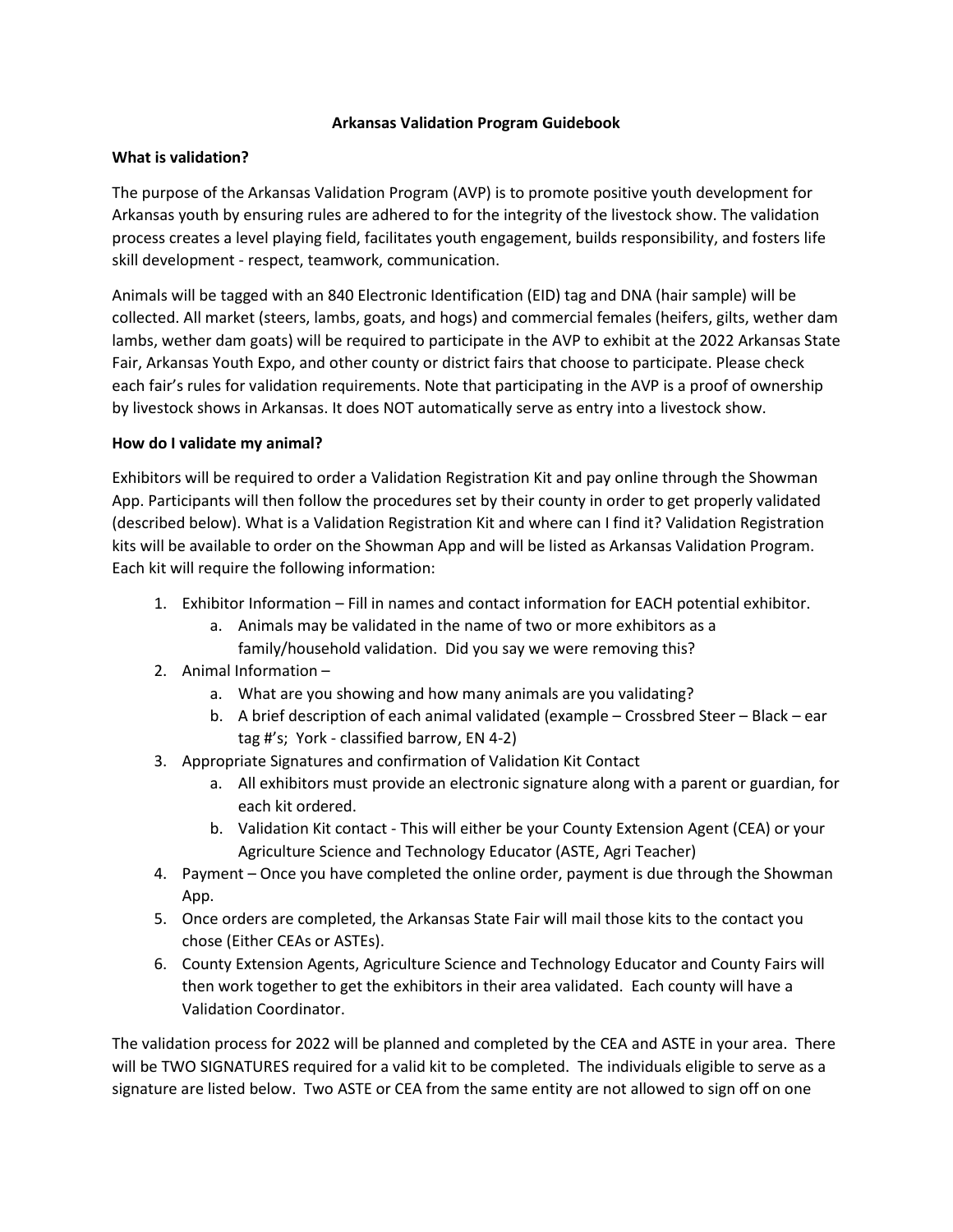validation. It must be two individuals from varying entities. Such as one ASTE and one CEA or two ASTE from differing schools. The two signatures must be from two separate, non-familial entities.

Eligible to sign off on a Validation –

- Agriculture Science and Technology Educator
- County Extension Agent
- Arkansas Department of Agriculture Livestock Inspector
- Arkansas State Fair Staff member or Superintendent (ASF only)

Placement of EID 840 tags will be done at the time that DNA is collected. There will be no cutting or removing of federal tags that are in place in any animal. If an animal already has a non-electronic 840 tag in place, an additional 982 EID will be added to the animal.

**Will I receive anything in the mail once I complete the Validation Registration?** No. Once the Validation Registration is complete, you will receive an email receipt of your transaction from the Showman App. Ear tags and DNA envelops will be mailed by the ASF to the CEA or ASTE you chose as your contact.

**Can we validate as a family/household?** Yes. All eligible siblings or youth who legally reside in the same household, share the same legal physical address, and materially and actively participate in the care of the project can be listed under the family/household name. This allows all eligible youth within the family/household to exhibit animals validated under the family/household name. Youth will determine which specific animal they will exhibit when they enter the show. Therefore, this decision does not have to be made during the validation process. All potential exhibitors within a family/household need to sign the Validation Registration Form AND DNA envelopes for each animal on the day of validation. If an exhibitor within a family/household does not sign this piece of paperwork, they will not be eligible to exhibit that specific animal at the show.

**What is the fee for a family/household validation?** Updated March 2022 \$10/animal/exhibitor is the fee. Example: You want to validate a steer and a hog for two siblings. One animal for two siblings is \$10 x  $2 = 520$ . Since you are wanting to validate two animals for two siblings it would be  $$20 \times 2 = $40$ .

**What are the deadlines and fees for submitting Validation Registration Kits**? Validation kits must be ordered through the Showman App. Kits will be mailed until June 30<sup>th</sup>. Starting July 1<sup>st</sup>-July 15, exhibitors can still order Validation kits through the Showman App but will be required to pick kits up at the Arkansas State Fairgrounds office. – **Deadline to submit Validation Registration kit is July 15th. All kits must be post marked by July 15 or physically in the ASFG office by end of business.**

\*Note: Family/household validations are the fee/animal/exhibitor. \*\*Note: If there is already an 840 EID tag currently in the animal's ear, we will not issue a new one at validation and use the one the animal currently has. If the 840 tag is not an EID tag, a 982 EID tag will be issued.

- April July 15 Validation Program Kits are available for order on the Showman App. \$10.00 per kit. Kits will be mailed to CEA or ASTE
- July 1 -- July 15 Validation kits can be ordered on Showman App. Kits will not be mailed, must be picked up at the Arkansas State Fairgrounds office.
- July 15 All validation kits must be postmarked or physically in the Arkansas State Fair office.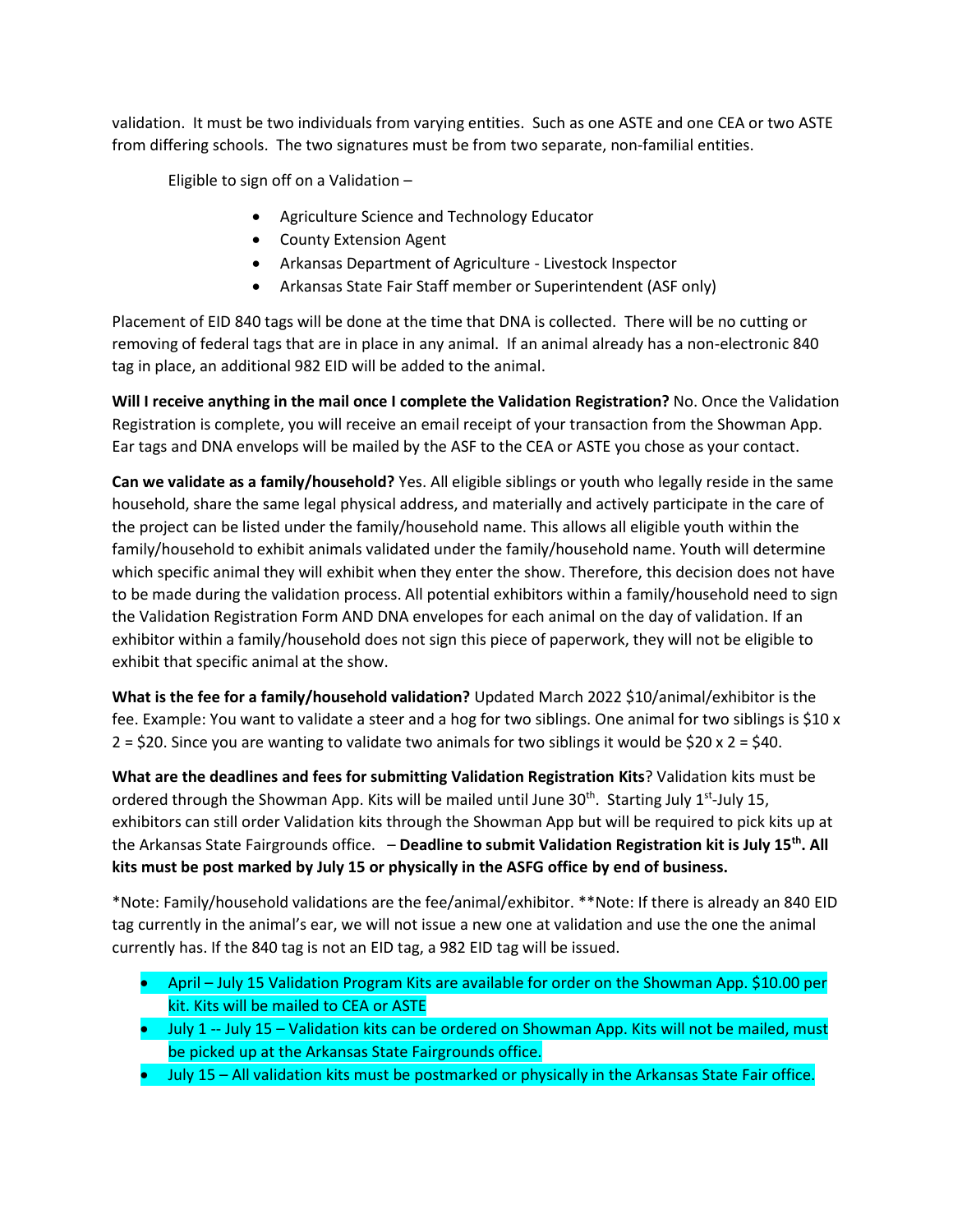**When and where can I get my animal validated?** County Validation Coordinators, will set up the Validations for your county. This information will be communicated by your CEA or ASTE.

**What if the parent or guardian cannot attend the validation?** We highly encourage a parent or guardian to attend, but, if the parent or guardian of an exhibitor is unable to attend the validation, a Parental Waiver/Hold Harmless Agreement must be completed. The County Validation Coordinator should be notified in advance if a parent/guardian will not accompany the exhibitor during validation and who the parental/guardian representative will be. A parent or guardian or parental/guardian representative signature will be required on the DNA envelop.

**Does the exhibitor have to be present during validation**? We highly encourage the exhibitor to attend, but, if the exhibitor is unable to attend the validation and is over 18, an Exhibitor Waiver/Hold Harmless Agreement must be completed. If the exhibitor is under 18, an Exhibitor Waiver/Hold Harmless Agreement is not required. The Validation Coordinator should be notified in advance if an exhibitor will not be present during validation. The parent/guardian or parent/guardian representative signature will be required on the DNA envelop in the place of the exhibitor signature.

**Who can act as a parent/guardian representative?** The exhibitor's Agricultural Education Instructor, County Extension Agent, or immediate family member can act as a parent/guardian representative during validation. An immediate family member to the exhibitor is defined as a parent, sibling, or grandparent.

## **What information will be collected at the physical validation site in my county?**

- 1. 840 Tag Number: assigned at physical validation
- 2. Other identification numbers as appropriate: scrapie tags, ear notches
- 3. Description and Color: specific color(s), animal name, etc. This is to help correctly identify animals with lost ear tags and exhibitor or family/households with multiple animals.

**Will there be any paperwork at the physical validation?** Yes. A parent/guardian, parent/guardian representative, or the exhibitor will be required to review information collected, that the animal(s) was tagged, and DNA was pulled via a signature.

**Will biosecurity measures be taken during validation?** Yes. Proper sanitation of equipment between animals utilizing disinfectant, disposable boot covers, hand sanitizer, and other sanitation measures deemed necessary will be utilized.

**How will I know if my validation is complete and double check tag numbers?** A database will be regularly updated with the status of validated animals and kept with the County Coordinator. The database will be sorted by species and 4-H County or FFA Chapter. If you have any questions regarding your validation, please contact your Validation County Coordinator.

**What ear tags are being utilized?** 840 electronic identification (EID) tags will be utilized on all animals being validated. An 840 tag is an official, federally recognized form of identification. 840 tags comply with the Animal Disease Traceability framework for both visual and electronic identification. Each tag contains 15 digits and will begin with the numbers 840 (the USA country code). The next 12 digits are unique to the individual animal. It is important to note that 840 tags are unlawful to remove.